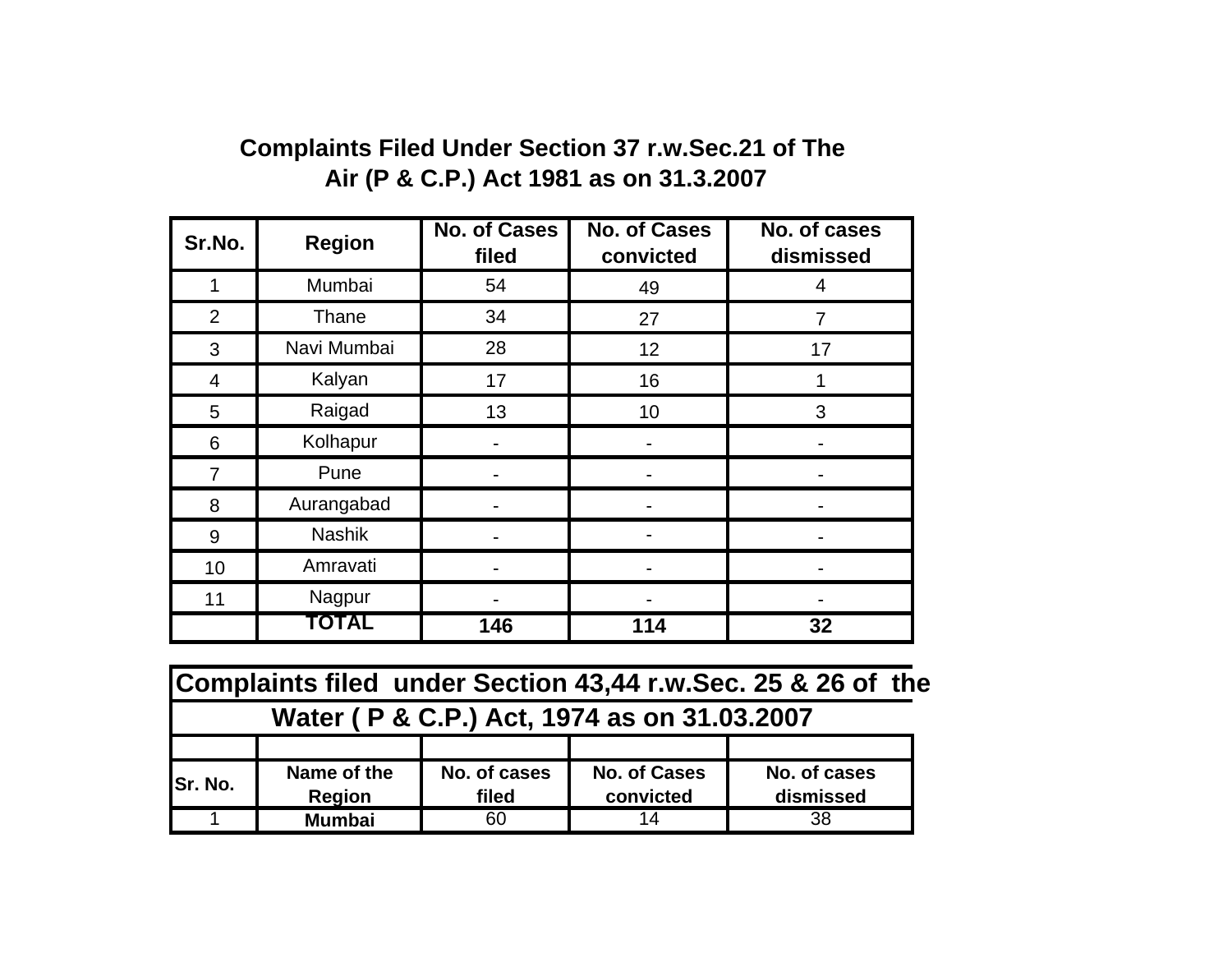| $\overline{2}$ | Navi Mumbai     | 21              | 11 |     |
|----------------|-----------------|-----------------|----|-----|
| 3              | Thane           | $\overline{22}$ | 6  | 8   |
| 4              | <b>Nashik</b>   | 22              | 7  | 11  |
| 5              | <b>Pune</b>     | 31              | 9  | 8   |
| 6              | <b>Kolhapur</b> | 27              | 2  | 6   |
| 7              | <b>Raigad</b>   | 27              | 8  | 10  |
| 8              | Aurangabad      | 25              | 6  | 6   |
| 9              | <b>Nagpur</b>   | 27              | 3  | 13  |
| 10             | <b>Amravati</b> | 5               |    |     |
| 11             | <b>Kalyan</b>   | 36              | 12 |     |
|                | <b>TOTAL</b>    | 303             | 79 | 130 |

**Applications Filed Under Section 22A of the Air (P & C.P.) Act, 1981as on 31.03.2007**

| Sr. No.        | <b>Notified Area</b> | No. of cases<br>filed | No. of<br>applications | No. of<br>applications |
|----------------|----------------------|-----------------------|------------------------|------------------------|
|                | Mumbai               | റ                     |                        |                        |
| $\overline{2}$ | Thane                |                       |                        |                        |
| 3              | Navi Mumbai          |                       |                        |                        |
|                | Kalyan               |                       |                        |                        |
| 5              | Raigad               |                       |                        |                        |
| 6              | Kolhapur             |                       |                        |                        |
|                | Pune                 |                       |                        |                        |
| 8              | Aurangabad           |                       |                        |                        |
| 9              | <b>Nashik</b>        |                       |                        |                        |